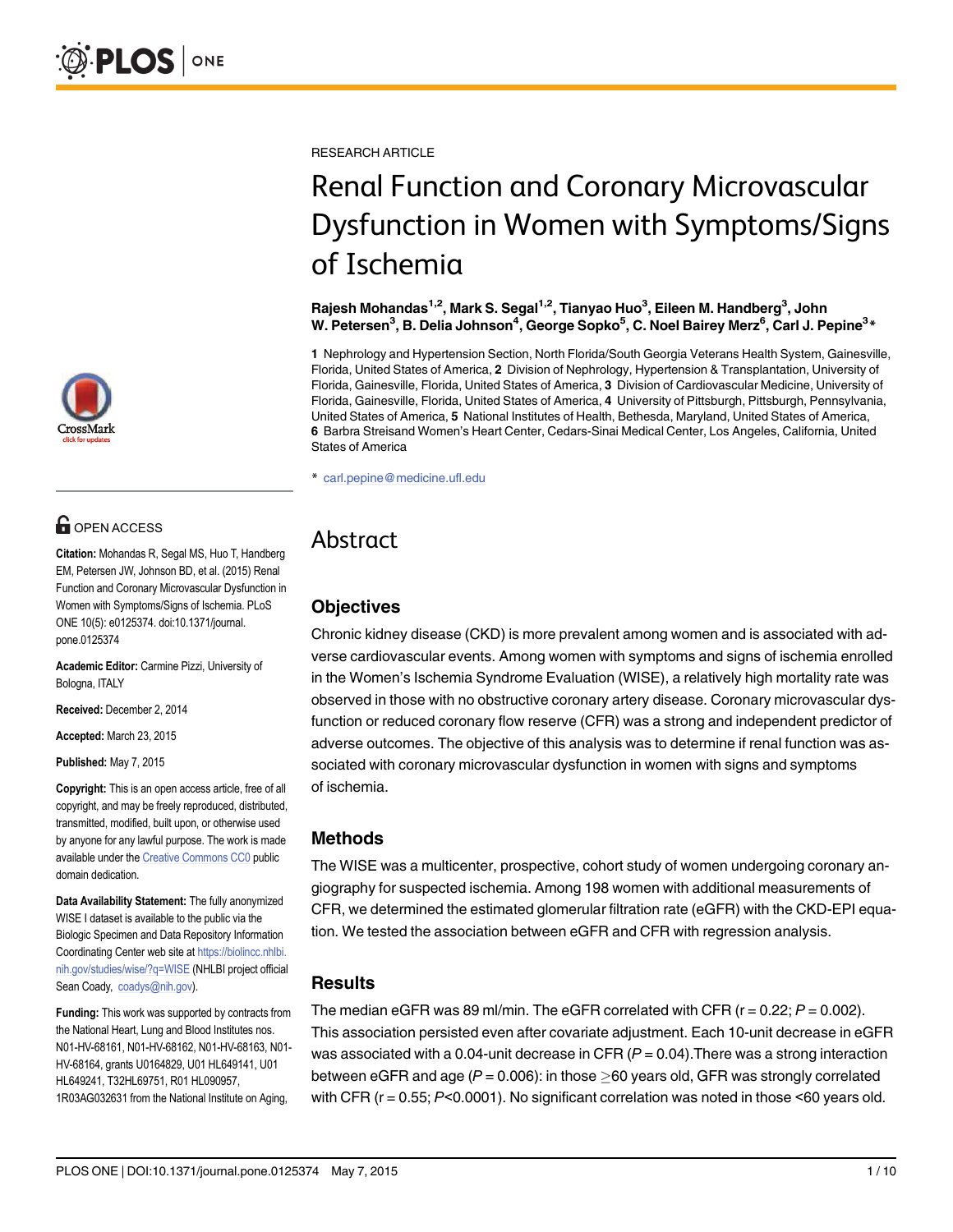<span id="page-1-0"></span>

GCRC grant MO1-RR00425 from the National Center for Research Resources, the National Center for Advancing Translational Sciences Grant UL1TR000124, and grants from the Gustavus and Louis Pfeiffer Research Foundation, Danville, NJ, The Women's Guild of Cedars-Sinai Medical Center, Los Angeles, CA, The Ladies Hospital Aid Society of Western Pennsylvania, Pittsburgh, PA, and QMED, Inc., Laurence Harbor, NJ, the Edythe L. Broad Women's Heart Research Fellowship, Cedars-Sinai Medical Center, Los Angeles, CA, the Barbra Streisand Women's Cardiovascular Research and Education Program, Cedars-Sinai Medical Center, Los Angeles, CA, The Society for Women's Health Research (SWHR), Washington, D.C., and the Linda Joy Pollin Women's Heart Health Program, Los Angeles, CA. Dr. Pepine receives funding from the NIH/NCATS Clinical and Translational Science Award to the University of Florida UL1 TR000064. No funders or sponsors had a role in the study design, data collection and analysis, decision to publish, or preparation of the manuscript.

Competing Interests: QMED, Inc., partly funded this study. There are no patents, products in development or marketed products to declare. This does not alter the authors' adherence to all the PLOS ONE policies on sharing data and materials.

#### **Conclusions**

Reduced renal function was significantly associated with lower CFR in women with symptoms and signs of ischemia. Coronary microvascular dysfunction warrants additional study as a mechanism contributing to increased risk of cardiovascular events in CKD.

#### Introduction

Chronic kidney disease (CKD) is associated with adverse cardiac events and excessive cardiovascular (CV) mortality[[1\]](#page-8-0). Traditional risk factors for atherosclerosis do not account for the majority of risk of CV events associated with CKD [[2\]](#page-8-0). Moreover, revascularization [[3\]](#page-8-0) or aggressive treatment of CV risk factors[[4](#page-8-0),[5](#page-8-0)] have had little, or at best modest, success in preventing adverse cardiac events particularly among dialysis patients, suggesting that pathogenic mechanisms other than obstructive coronary artery disease (CAD) may contribute to excess CV mortality in those with CKD. We previously reported that in women with symptoms or signs of ischemia, even mild CKD is associated with coronary atherosclerosis[[6](#page-8-0)]. In a cohort of these women, coronary microvascular dysfunction (CMD), as evidenced by a decreased coronary flow reserve (CFR) to adenosine, is a strong and independent predictor of adverse outcomes over 5.4 years of follow-up $[7]$  $[7]$ .

CKD is associated with inflammation, and serum levels of the acute phase reactant C reactive protein (CRP), interleukin-6 (IL-6), and serum amlyoid A (SAA) correlate with level of renal function[[8](#page-8-0)] and all-cause as well as cardiovascular mortality[[9](#page-8-0)]. However, the association between inflammation and microvascular disease is unclear. The pro-inflammatory cytokine IL-6 has been shown to be elevated in obese patients with decreased CFR[[10](#page-8-0)]. However, in women with chest pain and no obstructive CAD, studies have not demonstrated an association between CFR and IL-6 or other inflammatory markers[[11](#page-8-0)].

Interestingly, CKD is associated with microvascular dysfunction in other organ systems such as the cerebral and retinal circulation $[12,13]$  $[12,13]$  $[12,13]$  $[12,13]$  $[12,13]$ . The role of CMD in CKD is also supported by animal models, which show that uremic mice have reduced myocardial capillary density [\[14](#page-8-0)]. In the setting of left ventricular hypertrophy, which commonly accompanies CKD, obstructive CAD can potentially impair vasodilatation. Pharmacological stress tests, which rely on adenosine, have decreased sensitivity in dialysis patients compared with the general population, suggesting the possibility of an impaired vasodilator response to adenosine in CKD [\[15\]](#page-8-0).

We hypothesized that reduced renal function, determined by estimated glomerular filtration rate (eGFR), would be independently associated with a reduced CFR.

#### Materials and Methods

The Women's Ischemia Syndrome Evaluation (WISE) (clinicaltrials.gov NCT00000554), a prospective cohort study initiated by the National Heart, Lung and Blood Institute to improve the understanding of pathological mechanisms and diagnostic evaluation of ischemic heart disease in women, enrolled women with symptoms and signs of ischemia referred for coronary angiography. Details of the WISE study design have been described previously[\[16\]](#page-8-0). Briefly, in addition to coronary angiography, key demographic and laboratory variables were collected at baseline including assessment of CAD risk factors, blood chemistries, lipid levels, inflammatory markers, and functional capacity. Serum creatinine was measured using standard technique in the clinical laboratory at each of the four sites. Creatinine clearance (ml/min) was estimated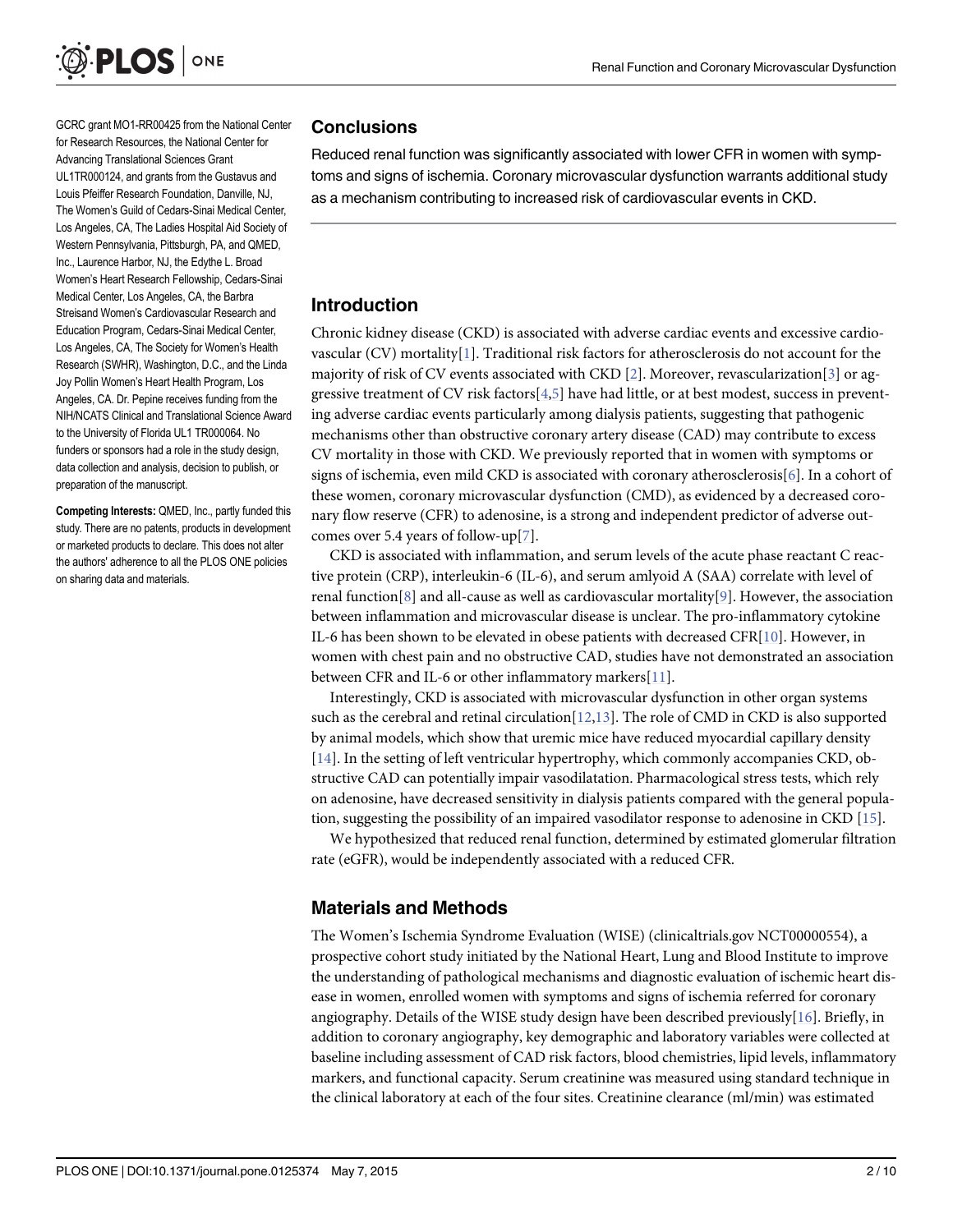<span id="page-2-0"></span>with use of the Chronic Kidney Disease Epidemiology Collaboration (CKD-EPI) equation after decreasing creatinine levels by 5%, as recommended $[17]$  $[17]$  for calibration. Lipids were measured in fasting blood plasma at the WISE lipid core laboratory (Cedars-Sinai Medical Center, Los Angeles, CA). Qualitative and quantitative CAD measures were made at the angiographic core laboratory masked to other clinical data [[18](#page-8-0)]. Women with at least one  $> 50\%$  diameter stenosis were classified as having significant CAD, those with maximum stenosis  $\geq$ 20% but  $<$ 50% as minimal CAD, and women with <20% stenosis in all coronary arteries as no CAD. A CAD severity score was calculated by a modified Gensini index termed the WISE CAD severity score. All patients provided written informed consent, and the protocol was approved in accordance with the ethical principles outlined in the 1975 Declaration of Helsinki by the institutional review boards at each center (University of Florida, Gainesville, FL; University of Pittsburgh, Pittsburgh, PA; Cedars-Sinai Medical Center, Los Angeles, CA; and Rhode Island Hospital, Providence, RI).

#### Coronary reactivity testing protocol

Coronary reactivity testing was performed in a stenosis free area of the left anterior descending coronary artery when possible, with the left circumflex artery as a secondary choice $[19]$  $[19]$ . A Doppler-tipped guidewire (0.014-inch FloWire, JOMED/Cardiometrics, Mountain View, CA, now Volcano Corporation, San Diego, CA) was advanced through the diagnostic catheter, and when a stable velocity signal was obtained, baseline recordings were made. Intracoronary bolus injections of 18 mcg of adenosine (Adenocard, Fujisawa USA, Deerfield, IL), a predominantly non–endothelium-dependent microvascular dilator, was administered into the left main coronary artery. A dose of 18 mcg was chosen, since in the WISE cohort, we have previously found that CFR measurements were identical regardless of if we used low (18 mcg) or high (36 mcg) dose of adenosine[[20](#page-9-0)]. At least 3 injections were done to assure a stable average peak blood flow velocity was obtained, with return to baseline velocity documented before each bolus. Pulsed-wave Doppler flow spectra were used to calculate time-averaged peak velocity (APV). Recordings were analyzed at the WISE CFR Core Lab (University of Florida) masked to all other data, and CFR was defined as the ratio of APV after adenosine to average baseline velocity just before adenosine. In prior WISE studies, this measure correlated closely ( $r = 0.87$ ,  $P<0.001$ ) with volumetric flow[\[18\]](#page-8-0).

#### Statistical analysis

There were 198 patients with measurements available for CFR and eGFR. Clinical characteristics were stratified by median renal function (eGFR  $\geq$ 89 or <89 ml/min/1.73 m<sup>2</sup>) and CFR ( $\geq$ 2.5 or <2.5). Data are presented as either mean  $\pm$  standard deviation for continuous variables or n(%) for categorical variables. Skewed variables are reported as medians (IQR) and transformed to log base 2 to satisfy the assumptions of homogeneity, linearity, and Gaussian distribution of errors. General linear regression was applied to compute P-values for continuous variables, and logistic regression for categorical variables. All P-values for baseline variables, except age, are age-adjusted. Normality of  $log_2$ CFR and eGFR were tested using the Kolmogorov-Smirnov test. Pearson's correlation was used to check univariate correlation between log<sub>2</sub>CFR, eGFR, and demographic factors. Multivariable linear regression analysis was conducted to identify potential predictors of CFR including history of diabetes, hypertension, dyslipidemia, metabolic syndrome, body mass index (BMI), CAD severity score, double product (heart rate X systolic blood pressure), hemoglobin, ever smoker, CRP, IL-6, SAA, age, current hormone replacement therapy, and eGFR (in unit of 10). A backward selection was employed, and covariates with  $P$ -value  $> 0.2$  were sequentially removed from the model.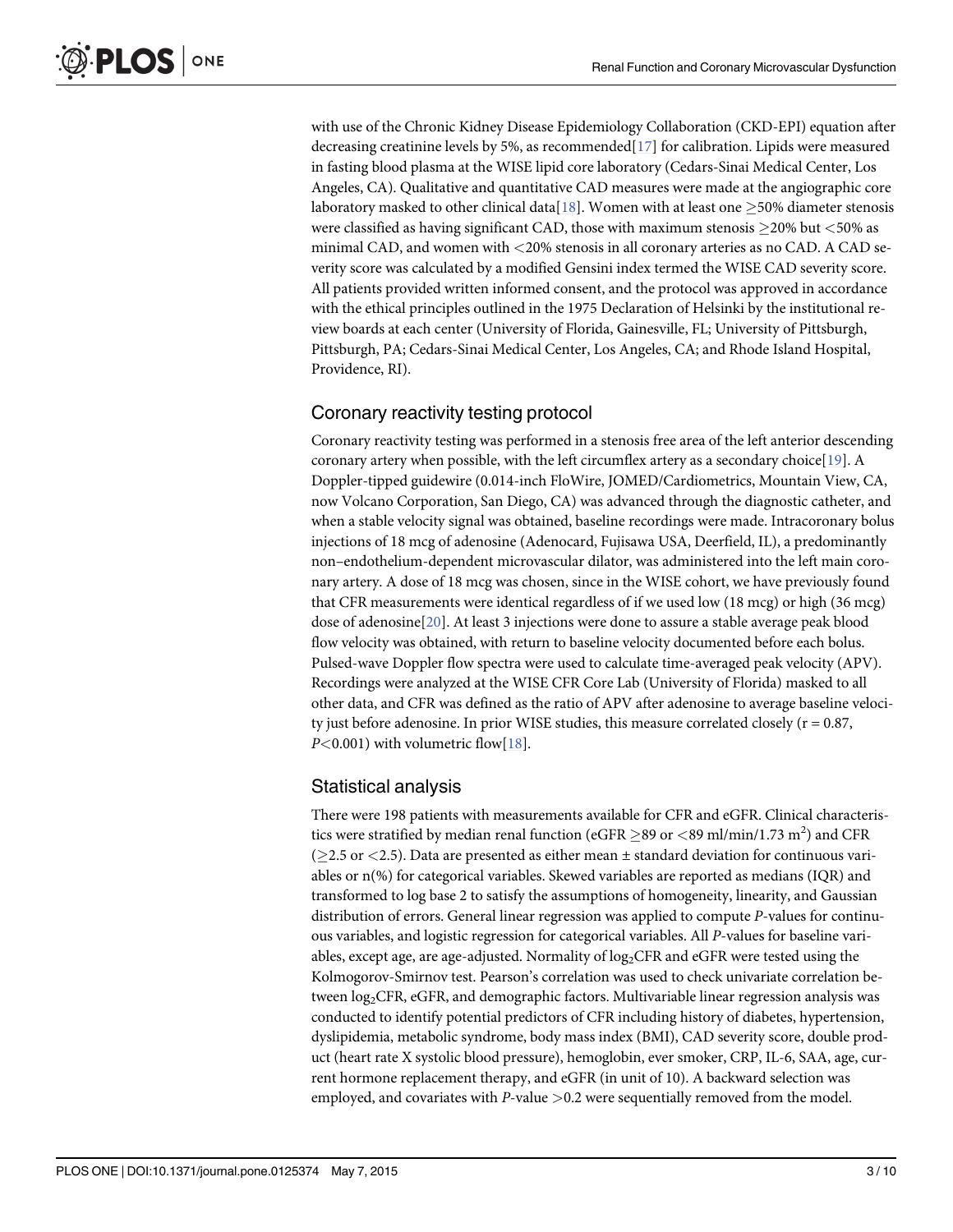<span id="page-3-0"></span>History of diabetes, hypertension, and dyslipidemia were forced into the model. All statistical analyses were conducted using SAS 9.3 (SAS Institute, Cary, NC).

#### **Results**

#### Baseline characteristics

The mean age was  $55\pm10$  years, and most women were menopausal (74%) and had multiple risk factors for CAD including hypertension (56%), hyperlipidemia (51%), metabolic syndrome (45%), diabetes (22%), and smoking (20%). The baseline characteristics categorized by renal function (eGFR  $\geq$ 89 or  $<$ 89 ml/min/1.73 m<sup>2</sup>) and CFR ( $\geq$ 2.5 or  $<$ 2.5) are summarized in [Table 1](#page-4-0).

## Renal function and CFR

In univariate analysis, renal function, eGFR, was significantly correlated with CFR ( $r = 0.22$ ,  $P = 0.002$ ), as shown in [Fig 1](#page-5-0). The association persisted even when adjusted for age, diabetes, hypertension, dyslipidemia, double product, BMI, severity of obstructive CAD, and current hormone replacement therapy ( $P = 0.0003$ , model  $R^2 = 0.18$ ). No other variables were significant independent predictors of CFR. Results of the multivariable regression are summarized in [Table 2](#page-5-0).

#### Inflammatory markers, eGFR, and CFR

When stratified by eGFR and CFR, in women with renal dysfunction, CRP, IL-6, and SAA were higher in those with low CFR compared with those with normal CFR. However, analysis of variance adjusted for age showed no significant differences between groups [\(Table 1](#page-4-0)). In the multivariable regression model, inflammatory markers CRP, IL-6, and SAA did not contribute significantly to the model.

## Age, renal function, and CFR

When age was included in the model, eGFR remained an independent predictor of CFR  $(r = 0.22, P = 0.0001)$  even though age and renal function showed a significant interaction ( $P = 0.006$ ). When age was dichotomized as  $\lt$  or  $\geq 60$  years, 42% of women with eGFR  $\langle$  <89 ml/min/1.73 m<sup>2</sup> and 48% of those with eGFR  $\geq$ 89 ml/min/1.73 m<sup>2</sup> who were  $\langle$  60 years old had a low CFR (<2.5). However, in those  $\geq$  60 years old, 63% of those with eGFR  $\langle 89 \text{ ml/min}/1.73 \text{ m}^2$  had a low CFR compared with only 36% of those with eGFR  $\geq$ 89 ml/min/1.73 m<sup>2</sup>. eGFR and CFR showed a linear correlation among those  $\geq$ 60 years old ( $r = 0.55$ ,  $P < 0.0001$ ), while there was no significant correlation in those  $< 60$  years old  $(r = 0.02, P = 0.81)$  ([Fig 2\)](#page-6-0). The interaction of age and renal function persisted even when hormone replacement therapy was included as a covariate.

#### **Discussion**

Studies examining the association of CFR with renal function have shown conflicting results. A study of 22 non-diabetic subjects found no significant differences in CFR between individuals with moderate to severe CKD and 10 healthy controls  $[21]$  $[21]$  $[21]$ . However, this was a relatively small sample of mostly men (66%), and even the apparently healthy controls had an average eGFR of 76 $\pm$ 5 ml/min/1.73 m<sup>2</sup>, which is below normal. Others have found an association between CFR and renal function. Charytan et al. assessed CFR by positron emission tomography in 435 nondiabetic individuals. Although baseline CFR was significantly associated with eGFR, no significant association was found after adjusting for age and hypertension status, but on longitudinal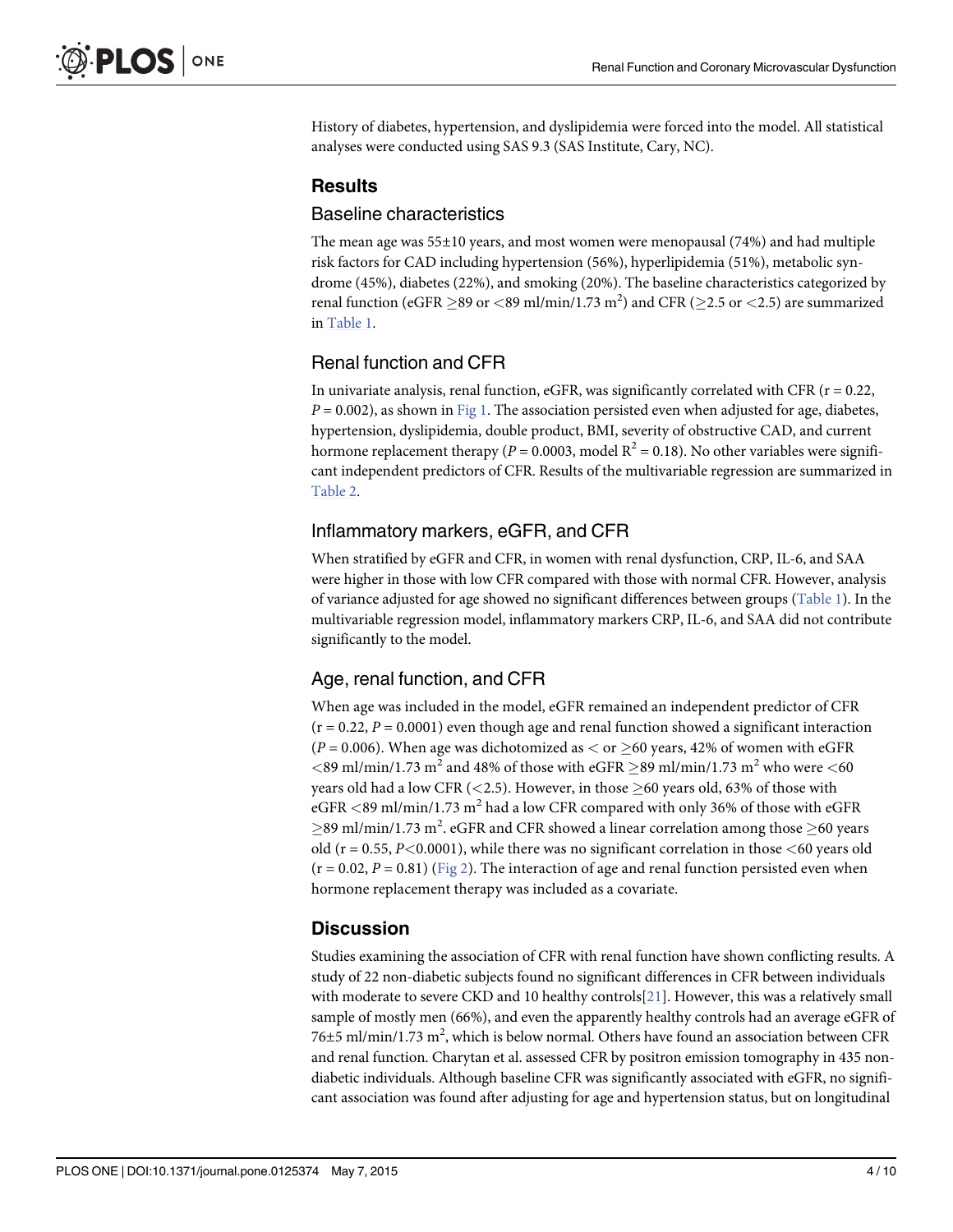<span id="page-4-0"></span>

| <b>Baseline Characteristic</b>             | Total           | <b>CFR&lt;2.5 eGFR&lt;89</b><br>$(n = 54)$ | CFR>2.5 eGFR<89<br>$(n = 48)$ | CFR<2.5 eGFR>89<br>$(n = 45)$ | CFR>2.5 eGFR>89<br>$(n = 51)$ | Р-<br>Value* |
|--------------------------------------------|-----------------|--------------------------------------------|-------------------------------|-------------------------------|-------------------------------|--------------|
| CKD-EPI eGFR, Mean ± SD                    | 85±19           | 67±17                                      | 74±10                         | 101±8                         | 100±9                         | < 0.0001     |
| <b>Demographics and Medical</b><br>History |                 |                                            |                               |                               |                               |              |
| Age, years                                 | 55±10           | 62±10                                      | 56±9                          | 50±9                          | $50\pm8$                      | < 0.001      |
| Post-menopausal %                          | 74              | 89                                         | 77                            | 64                            | 65                            | 0.86         |
| Non-white %                                | 18              | 13                                         | 15                            | 16                            | 27                            | 0.14         |
| Current HRT use %                          | 46              | 36                                         | 54                            | 47                            | 47                            | 0.15         |
| SBP, mmHg                                  | 135±21          | 143±22                                     | 131±19                        | $133 + 23$                    | $133 + 19$                    | 0.30         |
| DBP, mmHg                                  | 77±11           | 77±10                                      | 74±12                         | 77±8                          | 78±12                         | 0.79         |
| Pulse pressure, mm Hg                      | $59 + 18$       | 66±20                                      | 56±17                         | 56±20                         | $55 + 14$                     | 0.17         |
| Pulse, beats/min                           | 73±12           | 72±11                                      | 70±13                         | 79±11                         | 72±11                         | 0.81         |
| HTN %                                      | 56              | 67                                         | 42                            | 53                            | 62                            | 0.33         |
| Current anti-HTN Rx %                      | 61              | 70                                         | 50                            | 62                            | 59                            | 0.97         |
| Dyslipidemia %                             | 51              | 62                                         | 48                            | 53                            | 42                            | 0.97         |
| Diabetes %                                 | 22              | 28                                         | 6                             | 24                            | 28                            | 0.22         |
| Metabolic syndrome %                       | 45              | 57                                         | 39                            | 36                            | 46                            | 0.17         |
| Family history of CAD %                    | 70              | 74                                         | 65                            | 71                            | 70                            | 0.55         |
| Current smoker %                           | 20              | 13                                         | 19                            | 24                            | 26                            | 0.94         |
| Ever smoker %                              | 57              | 63                                         | 50                            | 53                            | 62                            | 0.66         |
| DASI, medians (Q1,Q3)                      | 14(7,25)        | 10(5, 16)                                  | 24(11,32)                     | 13(7,24)                      | 12(7,25)                      | 0.38         |
| <b>Laboratory Data</b>                     |                 |                                            |                               |                               |                               |              |
| Total cholesterol, mg/dl                   | 188±45          | 194±48                                     | 183±42                        | 184±39                        | 189±49                        | 0.94         |
| Triglycerides, mg/dl                       | 144±140         | 153±115                                    | 133±105                       | 130±94                        | 160±209                       | 0.98         |
| HDL, mg/dl                                 | 51±13           | $52 + 11$                                  | 50±12                         | $52 + 12$                     | 51±15                         | 0.77         |
| LDL, mg/dl (calculated)                    | 111±39          | 119±45                                     | 106±34                        | 109±35                        | 111±42                        | 0.57         |
| Hemoglobin, g/dl                           | $13.0 \pm 1.4$  | $13.0 \pm 1.7$                             | $13.4 \pm 1.1$                | $12.9 + 1.1$                  | $12.6 \pm 1.4$                | 0.15         |
| Creatinine, mg/dl                          | $0.79 \pm 0.22$ | $0.96 \pm 0.30$                            | $0.87 \pm 0.11$               | $0.64 \pm 0.10$               | $0.66 \pm 0.10$               | < 0.0001     |
| <b>Inflammatory Markers</b>                |                 |                                            |                               |                               |                               |              |
| Hs-CRP, mg/dl, medians (Q1,<br>Q3)         | (0.15, 0.88)    | (0.20, 0.80)                               | (011, 0.63)                   | (0.20, 0.98)                  | (0.16, 0.95)                  | 0.19         |
| IL6, pg/ml, medians (Q1, Q3)               | (1.71, 5.26)    | (1.69, 5.75)                               | (1.87, 4.84)                  | (1.82, 4.65)                  | (1.65, 4.51)                  | 0.94         |
| SAA, mg/dl, medians (Q1,<br>Q3)            | (0.30, 0.94)    | (0.33, 1.20)                               | (0.24, 0.58)                  | (0.33, 0.95)                  | (0.35, 0.90)                  | 0.73         |
| Angiographic Data                          |                 |                                            |                               |                               |                               |              |
| $CAD \geq 50\%$ stenosis)%                 | 18              | 36                                         | 17                            | 11                            | 14                            | 0.08         |
| CAD severity score, medians<br>(Q1, Q3)    | 6(5,9)          | 9(5, 14)                                   | 5(5,8)                        | 5(5,8)                        | 5(5,9)                        | 0.16         |
| CFR, medians (Q1, Q3)                      | 2.5(2.1,3)      | 2.0(1.7, 2.3)                              | 3.0(2.6, 3.4)                 | 2.2(1.9, 2.3)                 | 2.9(2.6, 3.3)                 | < 0.0001     |

#### [Table 1.](#page-3-0) Baseline characteristics of the study population, categorized by glomerular filtration rate (eGFR) and coronary flow reserve (CFR).

CKD-EPI = Chronic Kidney Disease Epidemiology Collaboration equation, eGFR = estimated glomerular filtration rate, HRT = hormone replacement therapy, SBP = systolic blood pressure, DBP = diastolic blood pressure, HTN = hypertension, CAD = coronary artery disease, DASI = Duke Activity Status Index, HDL = high density lipoprotein, LDL = low density lipoprotein, Hs-CRP = high-sensitivity C-reactive protein, Q1 =  $25<sup>th</sup>$  percentile, Q3 =  $75<sup>th</sup>$ percentile, IL-6 = interleukin 6, SAA = serum amyloid A. P-values represent the comparison between four GFR/CFR combination groups. P-values for all variables except age were adjusted for age.

doi:10.1371/journal.pone.0125374.t001

follow up a decline in eGFR was a strong and independent predictor of a decrease in CFR[\[22\]](#page-9-0). However, Charytan et al. estimated CFR using intravenous adenosine with positron imaging,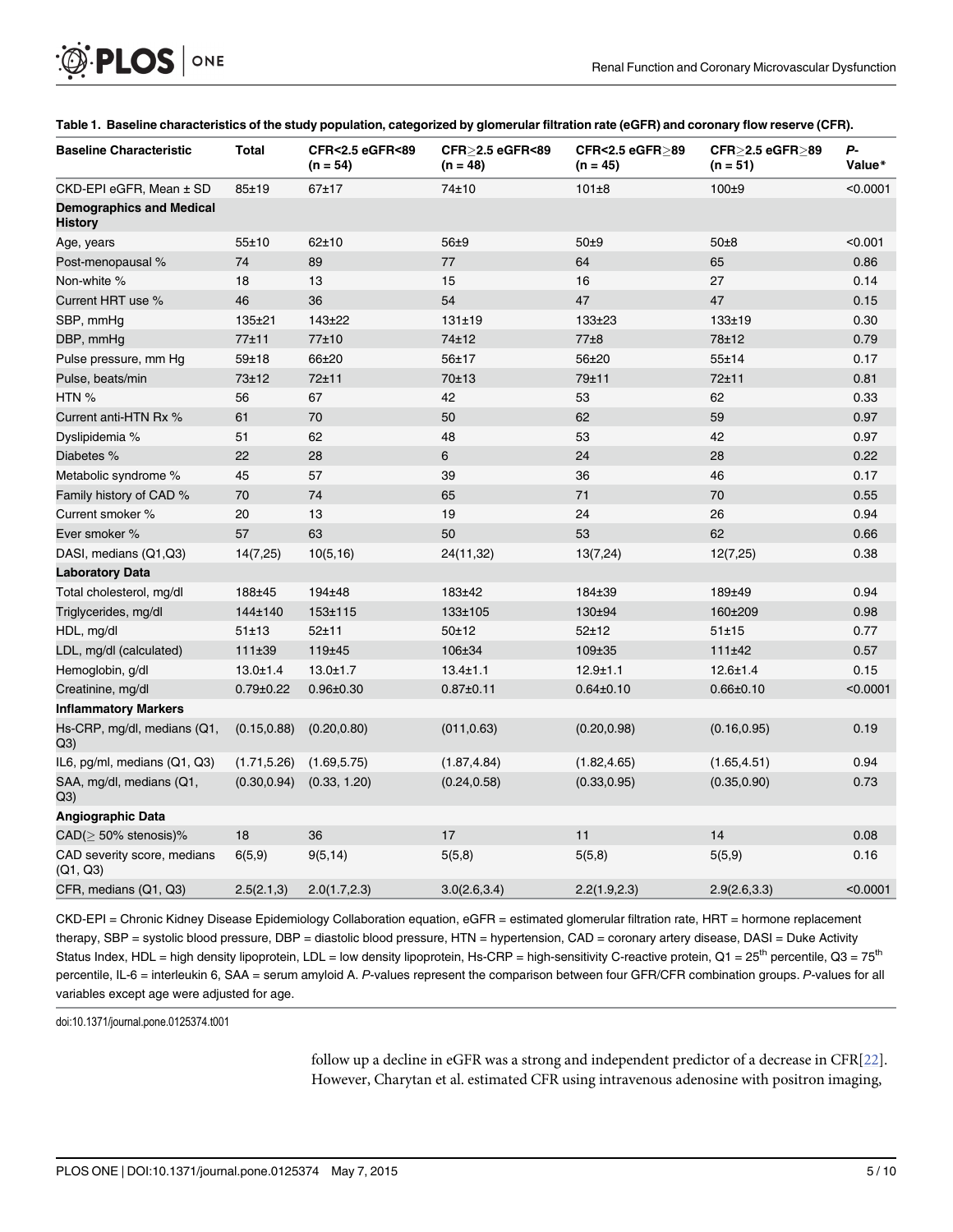<span id="page-5-0"></span>

[Fig 1. L](#page-3-0)inear Regression of CFR and eGFR. Coronary flow reserve (CFR) was log transformed. Estimated glomerular filtration rate (eGFR) was determined using the Chronic Kidney Disease Epidemiology Collaboration (CKD-EPI) equation.

doi:10.1371/journal.pone.0125374.g001

and coronary angiographic data were not available. Although overall the patients were mostly male (74%), there were significant sex differences in the subgroups, with 51% women in the

#### [Table 2.](#page-3-0) Independent predictors of coronary flow reserve (CFR).

|                             |                 | Model 1 $(R^2 = 0.18)$       | Model 2 ( $R^2$ = 0.22) |                        |  |
|-----------------------------|-----------------|------------------------------|-------------------------|------------------------|--|
|                             | $\beta$ (SE)    | P-value (add in order)       | $\beta$ (SE)            | P-value (add in order) |  |
| Age                         | $-0.05(0.04)$   | 0.0003                       | 0.03(0.05)              | 0.0003                 |  |
| Diabetes                    | 0.02(0.09)      | 0.52                         | $-0.004(0.09)$          | 0.52                   |  |
| Hypertension                | $-0.08(0.07)$   | 0.31                         | $-0.08(0.07)$           | 0.29                   |  |
| Dyslipidemia                | $-0.04(0.07)$   | 0.52                         | $-0.04(0.07)$           | 0.51                   |  |
| <b>HR×SBP</b>               | $-0.04(0.02)$   | 0.041                        | $-0.03(0.02)$           | 0.037                  |  |
| BMI                         | 0.008(0.005)    | 0.15                         | 0.006(0.005)            | 0.14                   |  |
| CAD score                   | $-0.009(0.005)$ | 0.06                         | $-0.01(0.005)$          | 0.05                   |  |
| <b>Current HRT</b>          | 0.13(0.06)      | 0.047                        | 0.12(0.06)              | 0.042                  |  |
| eGFR                        | 0.04(0.02)      | 0.040                        | 0.01(0.02)              | 0.036                  |  |
| Interaction of eGFR and Age | $\blacksquare$  | $\qquad \qquad \blacksquare$ | 0.05(0.02)              | 0.006                  |  |

SE = standard error, HR = heart rate, SBP = systolic blood pressure, BMI = body mass index, CAD = coronary artery disease, HRT = hormone replacement therapy, eGFR = glomerular filtration rate ml/min/per 1.73 m<sup>2</sup>. Age and eGFR were divided by 10 and double product by 1000 for consistency.

doi:10.1371/journal.pone.0125374.t002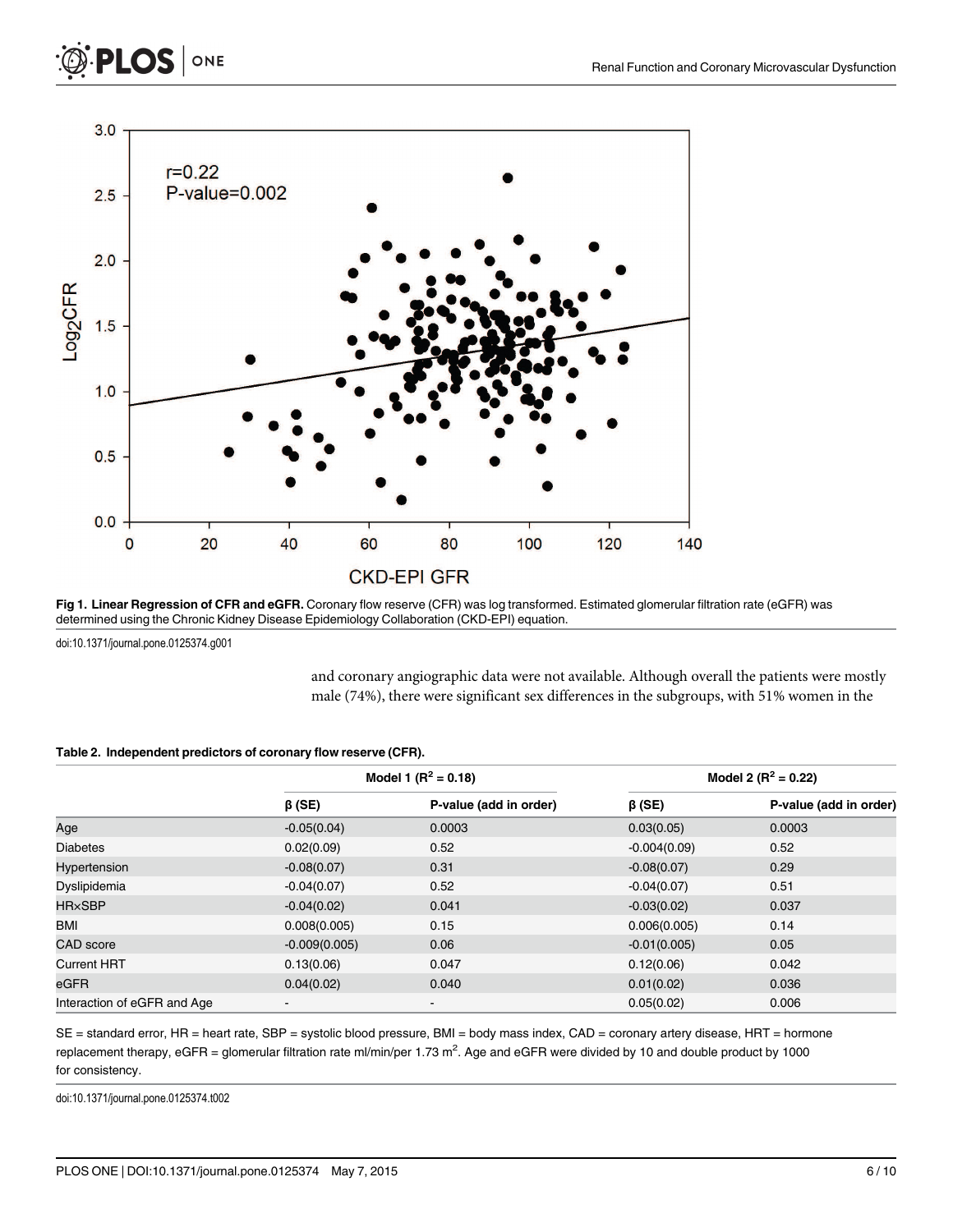<span id="page-6-0"></span>

[Fig 2. S](#page-3-0)catter plot of eGFR and Log<sub>2</sub>CFR in women (A) <60 years of age (n = 135) and (B) >60 years of age (n = 63). C oronary flow reserve (CFR) was log transformed. Estimated glomerular filtration rate (eGFR) was determined using the Chronic Kidney Disease Epidemiology Collaboration (CKD-EPI) equation.

doi:10.1371/journal.pone.0125374.g002

severe CKD group but only 27% in mild CKD and 16% in healthy controls. Thus it is not clear how their results apply to women, particularly those without significant obstructive CAD.

Chade et al. assessed CFR using intracoronary adenosine in 605 patients without significant obstructive CAD[\[23](#page-9-0)]. Patients with eGFR  $>60$  ml/min/1.73 m<sup>2</sup> had higher CFR compared to those with eGFR  $<$  60 ml/min/1.73 m<sup>2</sup>. CFR was lower in women, the elderly, and those with hypertension. Multiple logistic regression analysis adjusted for age, sex, and hypertension showed that the association of renal function and CFR persisted. But when subjects were dichotomized into groups with eGFR  ${\geq}60$  and  ${<}60$  ml/min/1.73  $\text{m}^2,$  there was no discernible effect of milder degrees of renal failure on CFR, particularly in women. Bezante et al. suggested that an eGFR of  $\leq 60$  ml/min/1.73 m<sup>2</sup> conferred a seven-fold higher risk of having an impaired CFR[\[24\]](#page-9-0), but there were only 7 women with CKD.

Our study, the only one focusing solely on women, contained the largest number of women with coronary angiographic data, and had a prospectively defined protocol requiring that angiograms and CFR recordings be read by core labs masked to all other patient data. Determination of CMD was by direct coronary blood flow measurements in response to intracoronary adenosine to measure CFR. We found that even among women with only mild renal dysfunction, CFR is linearly associated with eGFR, with each 10-unit decrease in eGFR being associated with a 0.02-unit decrease in CFR ( $P = 0.004$ ). We have previously shown in the WISE cohort that clinical and demographic variables explain only 16% of the variance in CFR and are not independently associated with CFR. eGFR on the other hand is significantly associated with CFR, even after controlling for multiple covariates including diabetes, hypertension, dyslipidemia and severity of obstructive coronary artery disease.

An important confounder is that CKD is more prevalent with aging[[25](#page-9-0)]. Likewise CMD is more frequent in older individuals, particularly those  $\geq$  60 years old[\[25,26\]](#page-9-0). As expected, when age is included as a covariate in models where GFR is estimated using equations as opposed to directly measured, the association between GFR and cardiovascular events is greatly reduced [\[27](#page-9-0)]. Importantly, in our model eGFR was associated with CFR even when controlled for age, validating the strength of the association. There was a significant interaction between age and renal function—in those  $>60$  years old there was a strong linear correlation between eGFR and CFR which was not present in those <60 years old. Further mechanistic studies are critical to determine whether coronary microvascular and renal dysfunction are due to aging, per se, or due to a common, as yet unidentified, pathological process.

A low CFR has been associated with inflammation. In discordant male twins, Vaccarino et al. found that reduced CFR on PET scan was associated with elevated levels of inflammatory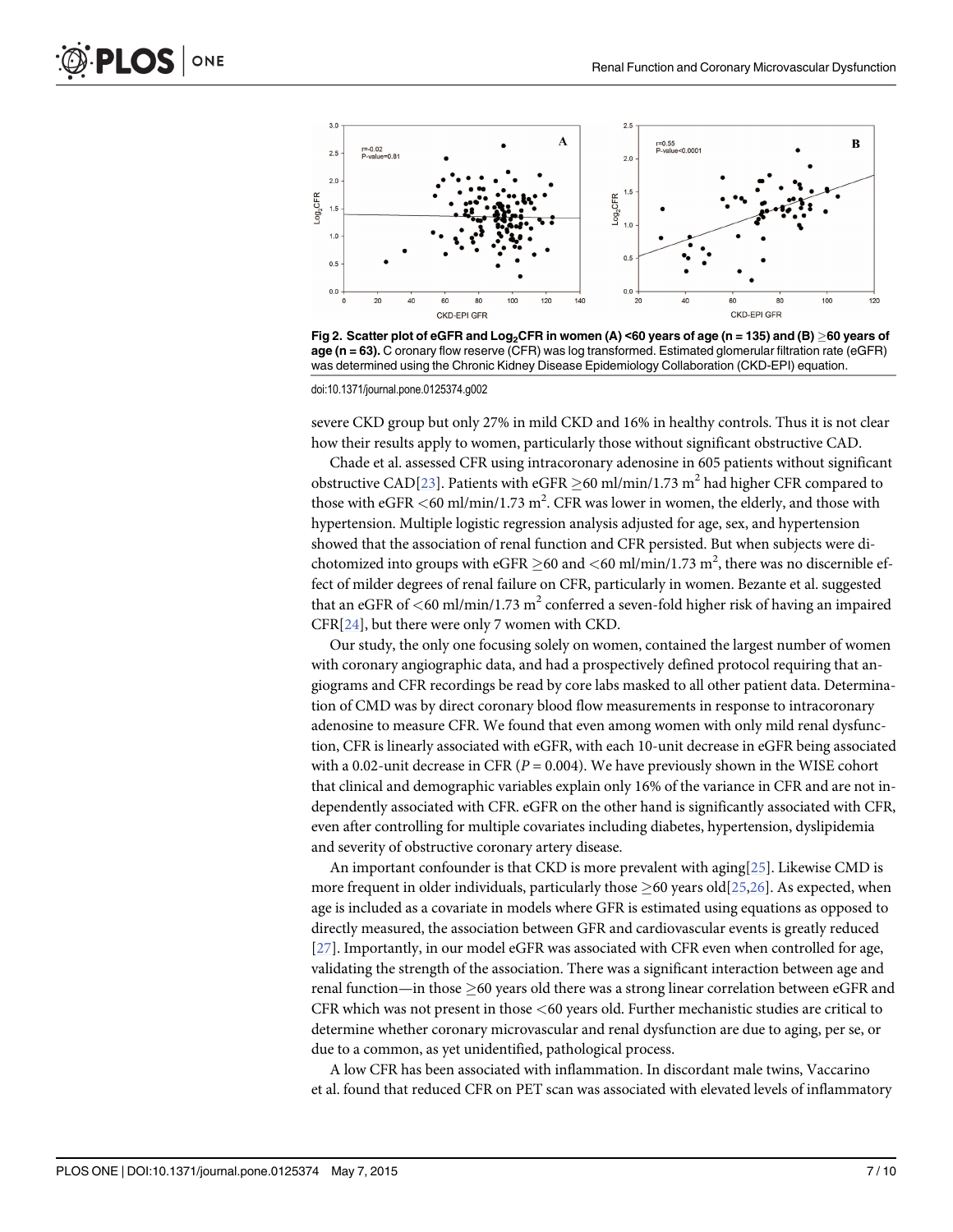<span id="page-7-0"></span>markers[[28\]](#page-9-0). A decreased CFR has also been demonstrated in inflammatory disorders such as rheumatoid arthritis[\[29\]](#page-9-0) and lupus[[30\]](#page-9-0). Interestingly, in our exclusively female cohort inflammatory markers such as CRP, IL-6, and SAA were not associated with renal function and did not add to the ability of eGFR to predict CFR. This suggests that in women with CMD, CKD and decreased CFR are not a consequence of inflammation. CKD is often associated with hypertension and left ventricular hypertrophy (LVH). Decreased CFR has been demonstrated in conditions accompanied by LVH such as aortic stenosis[[31](#page-9-0)] and Fabry's disease[\[32\]](#page-9-0). In the WISE cohort, characterized by mild renal dysfunction and very little ventricular hypertrophy, we have previously shown that LVH does not predict CFR.

#### Study limitations

Although our study showed a statistically significant relation between CFR and GFR, renal function only explains 4% of the variance in CFR overall  $(r = 0.21)$  and 30% in those over the age of 60 years ( $r = 0.55$ ). This is at least in part because the WISE cohort included women who were referred for coronary angiography and thus excluded those with severe renal dysfunction. This limits generalization of results to other populations. We did not assess proteinuria at baseline or at follow up. Recent data suggest that presence of albuminuria would better stratify those at risk for vascular events, especially among those with milder degrees of CKD[\[33](#page-9-0)]. We did not have longitudinal assessment of renal function. This is particularly relevant since some studies have suggested that CFR correlates with changes in renal function  $[22]$ . Although our limited numbers precluded subgroup and outcome analysis, we have previously shown that CFR was the most important predictor of major adverse outcomes in a larger WISE cohort with 5.4 years follow-up[[7](#page-8-0)]. This also held true among the women without obstructive CAD. The CFR significantly improved prediction of adverse outcomes over angiographic CAD severity and other risk conditions. Recent studies have suggested that CFR might predict those at high risk of CAD events in patients with  $\text{CKD}[34,35]$  $\text{CKD}[34,35]$ .

#### Conclusion

Our results demonstrate that renal function estimated by eGFR is significantly associated with CFR, and even mild decline in renal function is associated with CMD. Treatment modalities directed at traditional risk factors for atherosclerosis have had little impact in reducing mortality and morbidity in patients with CKD. CMD deserves additional study as a contributor to increased cardiovascular morbidity and mortality associated with CKD. Understanding the mechanistic basis of CMD in women with CKD has the potential to identify targets for novel therapeutics and to improve prognosis in a high-risk cohort for whom conventional therapies have been uniformly disappointing.

#### Acknowledgments

Disclaimer: This work is solely the responsibility of the authors and does not necessarily represent the official views of the National Heart, Lung, and Blood Institute or National Institutes of Health.

#### Author Contributions

Conceived and designed the experiments: RM MS EH JWP CNBM CJP. Performed the experiments: RM MS EMH JWP CNBM CJP. Analyzed the data: TH BDJ. Contributed reagents/materials/analysis tools: BDJ. Wrote the paper: RM MS TH EMH JWP BDJ GS CNBM CJP.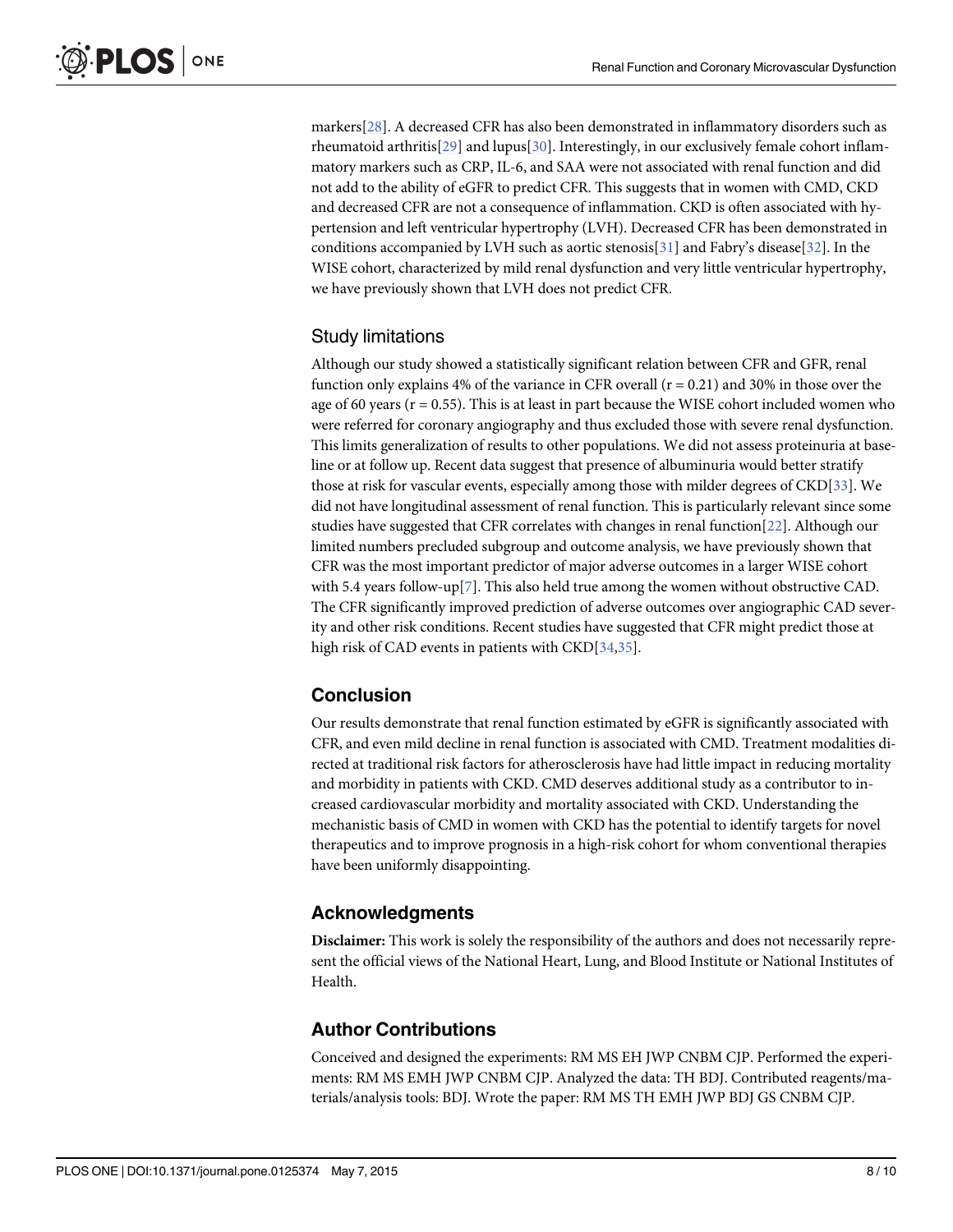<span id="page-8-0"></span>Critical revision for important intellectual content: RM MS TH EMH JWP BDJ GS CNBM CJP.

#### **References**

- [1.](#page-1-0) Go AS, Chertow GM, Fan D, McCulloch CE, Hsu CY. Chronic kidney disease and the risks of death, cardiovascular events, and hospitalization. N Engl J Med. 2004; 351: 1296–1305. PMID: [15385656](http://www.ncbi.nlm.nih.gov/pubmed/15385656)
- [2.](#page-1-0) Weiner DE, Tighiouart H, Elsayed EF, Griffith JL, Salem DN, Levey AS, et al. The Framingham predictive instrument in chronic kidney disease. J Am Coll Cardiol. 2007; 50: 217–224. PMID: [17631213](http://www.ncbi.nlm.nih.gov/pubmed/17631213)
- [3.](#page-1-0) Herzog CA, Ma JZ, Collins AJ. Comparative survival of dialysis patients in the United States after coronary angioplasty, coronary artery stenting, and coronary artery bypass surgery and impact of diabetes. Circulation. 2002; 106: 2207–2211. PMID: [12390949](http://www.ncbi.nlm.nih.gov/pubmed/12390949)
- [4.](#page-1-0) Wanner C, Krane V, Marz W, Olschewski M, Mann JF, Ruf G, et al. Atorvastatin in patients with type 2 diabetes mellitus undergoing hemodialysis. N Engl J Med. 2005; 353: 238–248. PMID: [16034009](http://www.ncbi.nlm.nih.gov/pubmed/16034009)
- [5.](#page-1-0) Holdaas H, Holme I, Schmieder RE, Jardine AG, Zannad F, Norby GE, et al. Rosuvastatin in diabetic hemodialysis patients. J Am Soc Nephrol. 2011; 22: 1335–1341. doi: [10.1681/ASN.2010090987](http://dx.doi.org/10.1681/ASN.2010090987) PMID: [21566054](http://www.ncbi.nlm.nih.gov/pubmed/21566054)
- [6.](#page-1-0) Reis SE, Olson MB, Fried L, Reeser V, Mankad S, Pepine CJ, et al. Mild renal insufficiency is associated with angiographic coronary artery disease in women. Circulation. 2002; 105: 2826–2829. PMID: [12070108](http://www.ncbi.nlm.nih.gov/pubmed/12070108)
- [7.](#page-1-0) Pepine CJ, Anderson RD, Sharaf BL, Reis SE, Smith KM, Handberg EM, et al. Coronary microvascular reactivity to adenosine predicts adverse outcome in women evaluated for suspected ischemia results from the National Heart, Lung and Blood Institute WISE (Women's Ischemia Syndrome Evaluation) study. J Am Coll Cardiol. 2010; 55: 2825–2832. doi: [10.1016/j.jacc.2010.01.054](http://dx.doi.org/10.1016/j.jacc.2010.01.054) PMID: [20579539](http://www.ncbi.nlm.nih.gov/pubmed/20579539)
- [8.](#page-1-0) Nerpin E, Helmersson-Karlqvist J, Riserus U, Sundstrom J, Larsson A, Jobs E, et al. Inflammation, oxidative stress, glomerular filtration rate, and albuminuria in elderly men: a cross-sectional study. BMC Res Notes. 2012; 5: 537. doi: [10.1186/1756-0500-5-537](http://dx.doi.org/10.1186/1756-0500-5-537) PMID: [23016573](http://www.ncbi.nlm.nih.gov/pubmed/23016573)
- [9.](#page-1-0) Menon V, Greene T, Wang X, Pereira AA, Marcovina SM, Beck GJ, et al. C-reactive protein and albumin as predictors of all-cause and cardiovascular mortality in chronic kidney disease. Kidney Int. 2005; 68: 766–772. PMID: [16014054](http://www.ncbi.nlm.nih.gov/pubmed/16014054)
- [10.](#page-1-0) Tona F, Serra R, Di Ascenzo L, Osto E, Scarda A, Fabris R, et al. Systemic inflammation is related to coronary microvascular dysfunction in obese patients without obstructive coronary disease. Nutr Metab Cardiovasc Dis. 2014; 24: 447–453. doi: [10.1016/j.numecd.2013.09.021](http://dx.doi.org/10.1016/j.numecd.2013.09.021) PMID: [24548662](http://www.ncbi.nlm.nih.gov/pubmed/24548662)
- [11.](#page-1-0) Marroquin OC, Kip KE, Mulukutla SR, Ridker PM, Pepine CJ, Tjandrawan T, et al. Inflammation, endothelial cell activation, and coronary microvascular dysfunction in women with chest pain and no obstructive coronary artery disease. Am Heart J. 2005; 150: 109–115. PMID: [16084156](http://www.ncbi.nlm.nih.gov/pubmed/16084156)
- [12.](#page-1-0) Kobayashi M, Hirawa N, Yatsu K, Kobayashi Y, Yamamoto Y, Saka S, et al. Relationship between si-lent brain infarction and chronic kidney disease. Nephrol Dial Transplant. 2009; 24: 201–207. doi: [10.](http://dx.doi.org/10.1093/ndt/gfn419) [1093/ndt/gfn419](http://dx.doi.org/10.1093/ndt/gfn419) PMID: [18697797](http://www.ncbi.nlm.nih.gov/pubmed/18697797)
- [13.](#page-1-0) Ooi QL, Tow FK, Deva R, Alias MA, Kawasaki R, Wong TY, et al. The microvasculature in chronic kidney disease. Clin J Am Soc Nephrol. 2011; 6: 1872–1878. doi: [10.2215/CJN.10291110](http://dx.doi.org/10.2215/CJN.10291110) PMID: [21784828](http://www.ncbi.nlm.nih.gov/pubmed/21784828)
- [14.](#page-1-0) Amann K, Wiest G, Zimmer G, Gretz N, Ritz E, Mall G. Reduced capillary density in the myocardium of uremic rats-a stereological study. Kidney Int. 1992; 42: 1079-1085. PMID: [1453595](http://www.ncbi.nlm.nih.gov/pubmed/1453595)
- [15.](#page-1-0) Marwick TH, Steinmuller DR, Underwood DA, Hobbs RE, Go RT, Swift C, et al. Ineffectiveness of dipyridamole SPECT thallium imaging as a screening technique for coronary artery disease in patients with end-stage renal failure. Transplantation. 1990; 49: 100–103. PMID: [2300998](http://www.ncbi.nlm.nih.gov/pubmed/2300998)
- [16.](#page-1-0) Merz CN, Kelsey SF, Pepine CJ, Reichek N, Reis SE, Rogers WJ, et al. The Women's Ischemia Syndrome Evaluation (WISE) study: protocol design, methodology and feasibility report. J Am Coll Cardiol. 1999; 33: 1453–1461. PMID: [10334408](http://www.ncbi.nlm.nih.gov/pubmed/10334408)
- [17.](#page-2-0) Skali H, Uno H, Levey AS, Inker LA, Pfeffer MA, Solomon SD. Prognostic assessment of estimated glomerular filtration rate by the new Chronic Kidney Disease Epidemiology Collaboration equation in comparison with the Modification of Diet in Renal Disease Study equation. Am Heart J. 2011; 162: 548– 554. doi: [10.1016/j.ahj.2011.06.006](http://dx.doi.org/10.1016/j.ahj.2011.06.006) PMID: [21884875](http://www.ncbi.nlm.nih.gov/pubmed/21884875)
- [18.](#page-2-0) Reis SE, Holubkov R, Lee JS, Sharaf B, Reichek N, Rogers WJ, et al. Coronary flow velocity response to adenosine characterizes coronary microvascular function in women with chest pain and no obstructive coronary disease. Results from the pilot phase of the Women's Ischemia Syndrome Evaluation (WISE) study. J Am Coll Cardiol. 1999; 33: 1469–1475. PMID: [10334410](http://www.ncbi.nlm.nih.gov/pubmed/10334410)